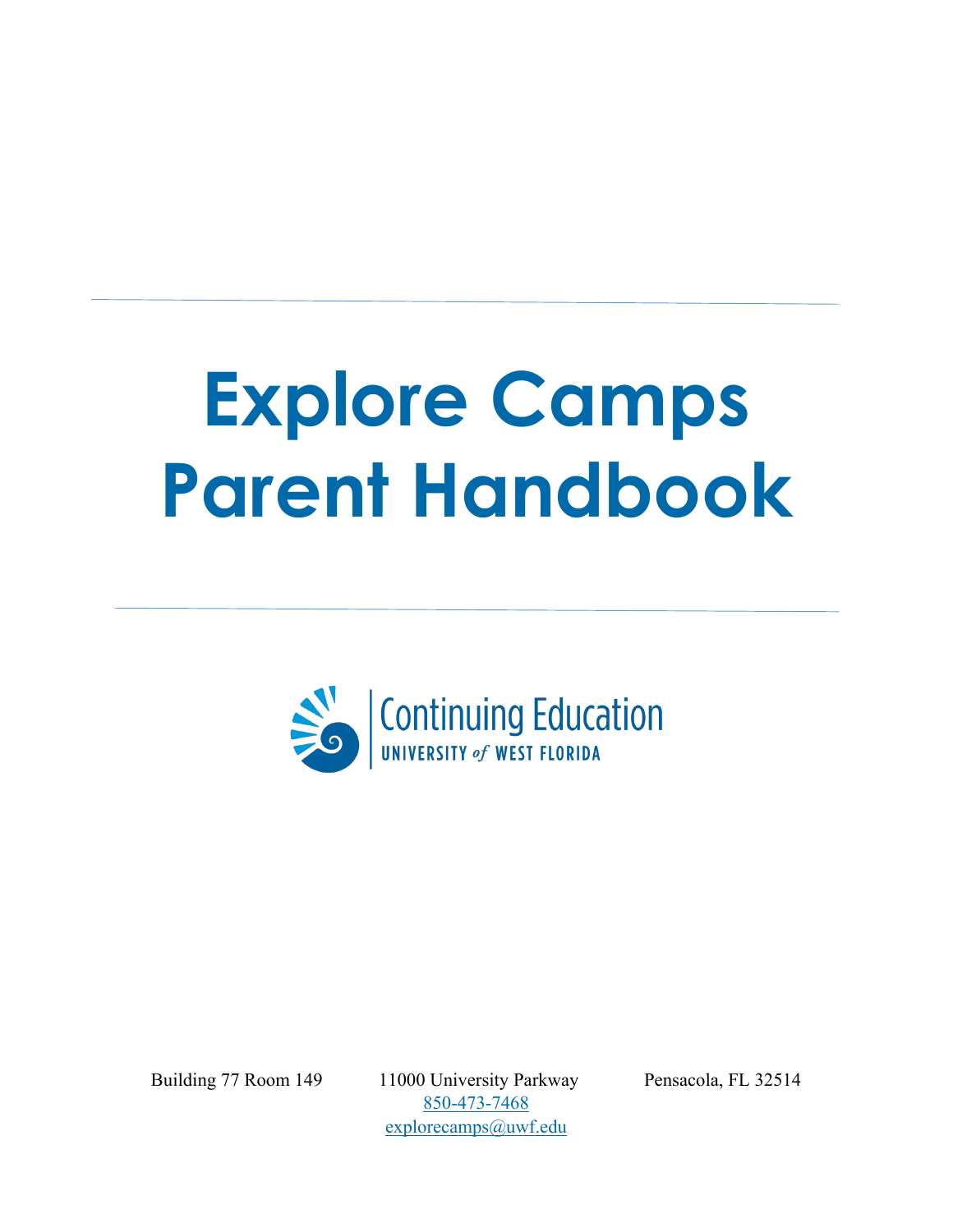#### **Welcome**

Welcome to The University of West Florida's Explore Summer Camps. We are excited you are joining us for a summer full of limitless possibilities. The following pages will cover all the information you need to know for camp. Specific information such as classroom locations and items needed for specific camps will be sent with your welcome letter the Wednesday before camp begins

## **Contact Information**

*Student Support Center* Please call this number for all payments, registration, and to let us know if someone else will be picking up your child. Phone: 850-473-7468 Email: explorecamps@uwf.edu

*TBD* Camp Coordinator Phone: Email:

*Valerie Taylor* Camp Director Email: vtaylor@uwf.edu

## **Program Hours and Locations**

Specific check in or check out procedures will be provided in the welcome email.

# **Check-in**

Check in times are the 15 minutes prior to the camp start time listed on the website. If you need to drop your child off earlier than that morning extended care is available for on Pensacola main campus programs. You must walk your child to the check-in location.

Check-in Times

- Camps that start at 9:00am. Check-in time is 8:45am-9:00am.
- Camps that start at 8:45am. Check-in time is 8:30am-8:45am.

# **Check-Out**

A photo ID is required at pickup.

Parents can add to their pick up list at registration, by going back to your campbrain account or emailing explorecamps@uwf.edu a request. Only individuals listed as parent/guardian, emergency contact and those on the pick up list are allowed to check out a camper. Afternoon extended care is available until 5:30pm for camps located on UWF Main campus and until 5:00pm for camps at the Pensacola Museum of Art.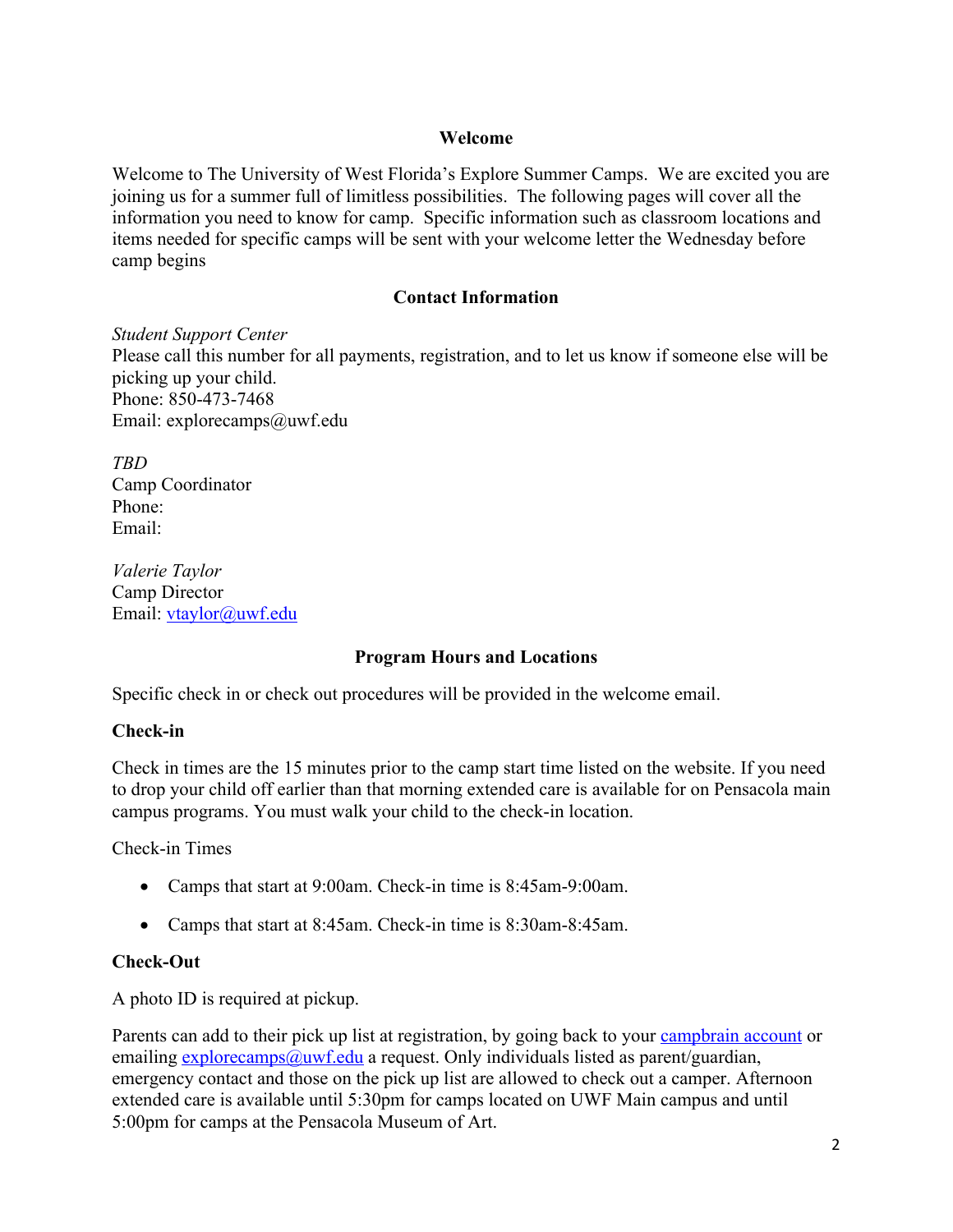## Check-Out Times

- Camps that end at 3:00pm. Check-out time is 3:00pm-3:15pm.
- Camps that end at 2:45pm. Check-out time is 2:45pm-3:00pm

## **Locations and Driving Directions**

Camp locations for our summer camps are provided in the welcome letter sent out the Wednesday before camp. Driving directions will also be provided.

## **Extended Hours**

Our extended hours involve an additional fee and are for camps on the UWF Main Campus or at the Pensacola Museum of Art. Extended care activities are a mix of indoor and outdoor games, arts and crafts, and group activities.

## **Morning Extended Care**

This option is available each morning from 7:30am-8:45am for all summer camps located on UWF's main campus.

- Weekly rate for this option is \$25.00
- Daily rate for this option is \$5.00

# **Afternoon Extended Care**

This option is available each afternoon from 3:15pm-5:30pm for full day summer camps located on UWF Main campus.

- The weekly rate for afternoon extended care is \$45.00.
- Daily rate for afternoon extended care is \$9.00.

## **Pensacola Museum of Art Extended Care**

This option is available each afternoon from 3:15pm-5:00pm for summer camps at the Pensacola Museum of Art.

- The weekly rate for afternoon extended care is \$40.00.
- Daily rate for afternoon extended care is \$8.00.

# **Late Policy Fee**

If you have not picked your child up by 5:30pm on the UWF Main campus or 5:00pm at the Pensacola Museum of Art, you will be charged an additional fee of \$8 upon arrival. Please feel free to contact us with information if you are running late. We understand that situations do arise and we will work with you as much as possible.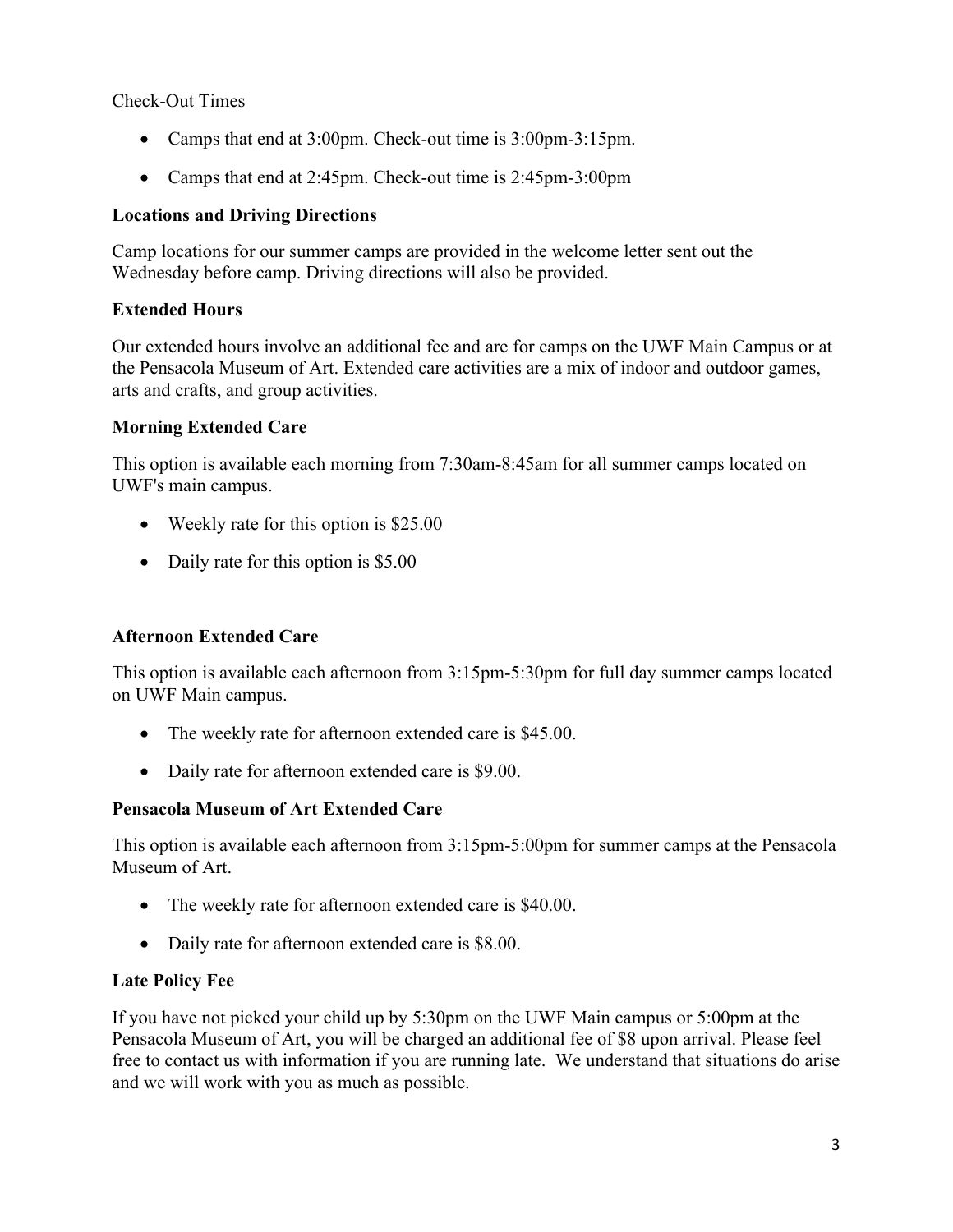## **Lunch and Snacks**

## **Lunch**

Please pack lunch daily for your child. Please *do not* include foods that need to be cooked or refrigerated. There will not be a microwave, oven, or refrigerator available. Also, please make sure their name is clearly printed on the lunch bag/box to prevent mix-ups.

## **Snacks**

Camps will have one snack break each day. Please bring snacks from home.

## **Drinks**

Please pack plenty of fluids or a water bottle to be filled at the water bottle water fountain. Each day, campers will have outdoor recess.

## **What to Wear**

## **Identification**

An identification lanyard will be given to your child to wear every day. This must be worn visibly at all times. At the end of each day, your child's lanyard will be left in the classroom.

#### **Shoes**

Comfortable, closed-toe shoes should be worn especially for younger campers that will play during recess.

## **Clothes**

Summer time does get hot, so wear light weight clothes. Many camps have hands-on experiments and art projects, so send your child in clothes that can get messy. Dancing and acting camps often request closed toe shoes and athletic/dance clothes.

Clothing advertising alcohol or tobacco or clothing with inappropriate language or graphics is prohibited.

## **Outside Programs**

Please pack sunscreen, water and bug spray as needed with your child's *name clearly labeled* on the bottle.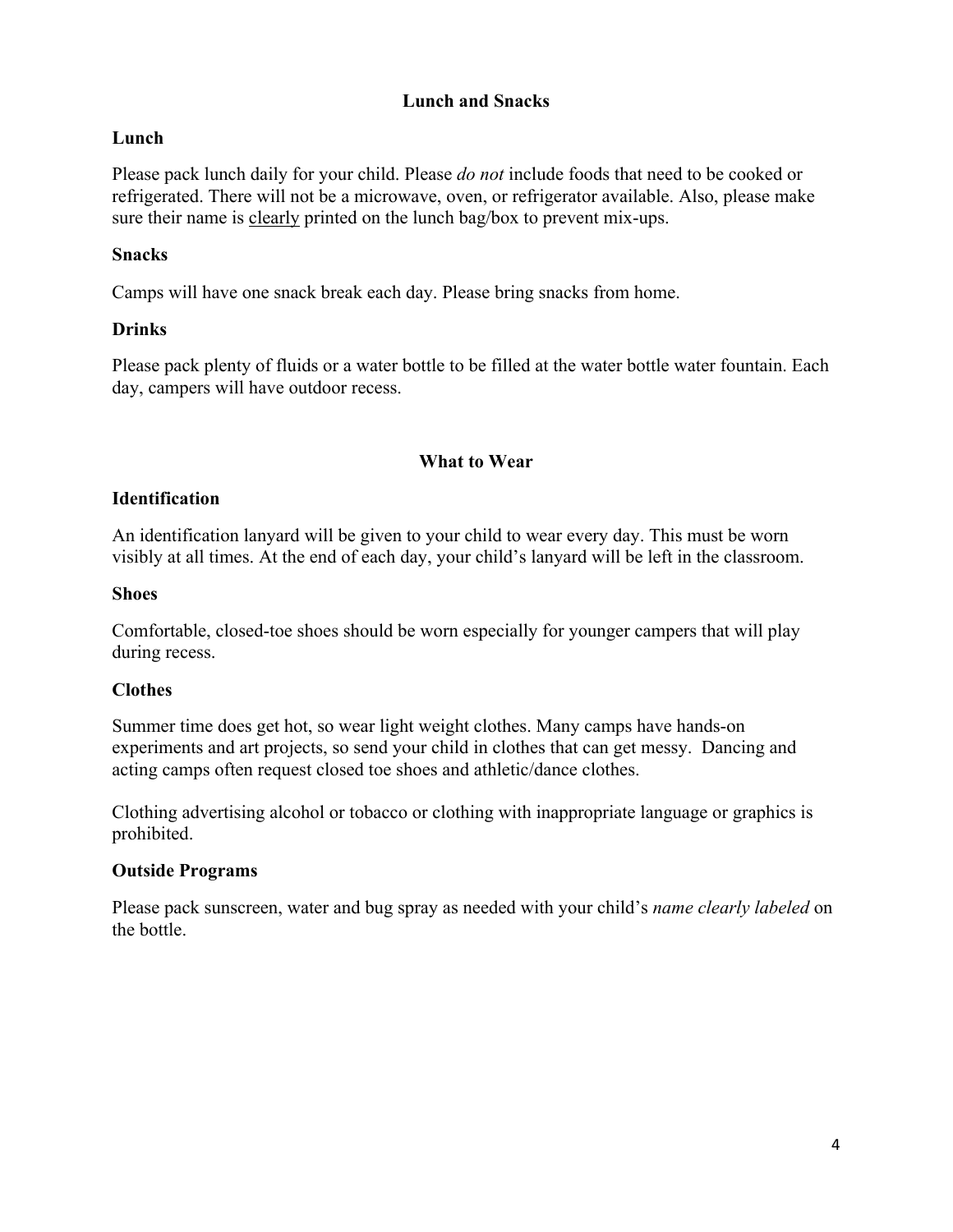## **Marine Science Camp Specific Information**

#### **Check-In and Check-Out Information for Marine Science at Gulf Breeze Elementary**

On Monday, parents will need to walk your child into camp. Each child's parent or guardian will be given a car tag to place on the dashboard. Parents will participate in a car line up for drop off and pick up. If the parent who is picking up on the first day is not the same one dropping off, please email  $explorecamps@uwf.edu$ , and we will send the car tags to you early. After Monday, you may drop your child off at the front of the school without walking them in.

## **Packing List**

Each day campers will go on a field trip to Shoreline Park. Camp staff will transport them by vans.

If possible, *please have your child wear their swimsuits to camp in the morning.*

Since we will be visiting the sound side for approximately an hour each morning, it is imperative that your child comes to camp with the following items each day:

- 1. Sunscreen (applying prior to camp is most ideal)
- 2. Water shoes or sandals.
- 3. Water bottle/drink
- 4. Dry beach towel
- 5. Pair of dry shoes
- 6. Dry clothes
- 7. Snack
- 8. Lunchbox with items that will not require refrigeration or a microwave.

## **Attending Camp with a Friend or Relative**

During registration there is an option to write in any friends or relatives you want your child to be grouped with. They must stay within their own grade groups (incoming 1<sup>st</sup>-2<sup>nd</sup>, 3<sup>rd</sup>-4<sup>th</sup>, and 5<sup>th</sup>- $6<sup>th</sup>$ ). We will also send an email for final requests a few weeks before the camp.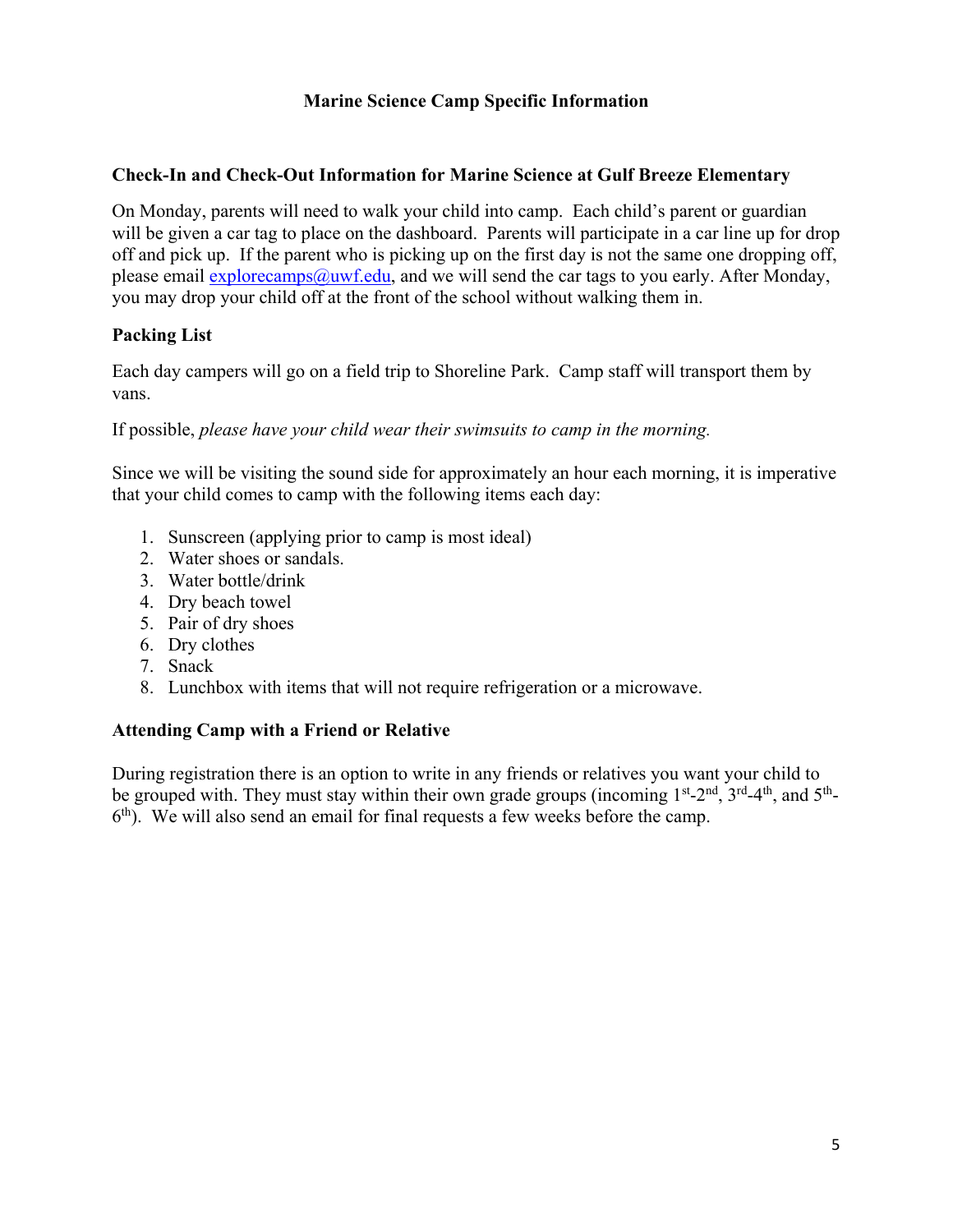#### **Rules**

Instructors will review these rules with participants on the first day of program. Instructors may add information as they see fit for their program (e.g. safety rules for conducting lab experiments). Each summer program will provide boundaries to ensure that everyone has a great summer. We want everyone to have a fun time and explore all the exciting activities through UWF's Explore Summer Camps.

1. MOST IMPORTANT RULE: Stay with your instructor and group at ALL times.

2. Be respectful of your program peers and instructors.

3. If you get hurt, tell your instructor right away.

4. Please do not bring toys or games from home.

If the rules are broken, it means that someone else is not having a good time. To make sure that everyone is having a great time, we will enforce the rules in the following order\*\*:

1. Instructor(s) will give the participant a verbal warning and try to offer a way to make a peaceful solution.

2. Instructor(s) will redirect the participant away from the current situation. This might be having a short talk, moving them to a different location within the room or offering them an alternate activity.

3. If the situation still exists upon returning to regular activity, the camp lead assistant will remove the child from the camp room for an appropriate period of time.

4. If the disruptive behavior continues, parents will be contacted and a behavior modification plan will be implemented.

5. As a last resort, if the behavior modification plan fails, the child's parents will be contacted and the child will not be allowed to finish the program.

\*\*If behavior is a physical altercation, the instructor should begin with step 2.

We will take every measure to preserve a fun and safe atmosphere this summer.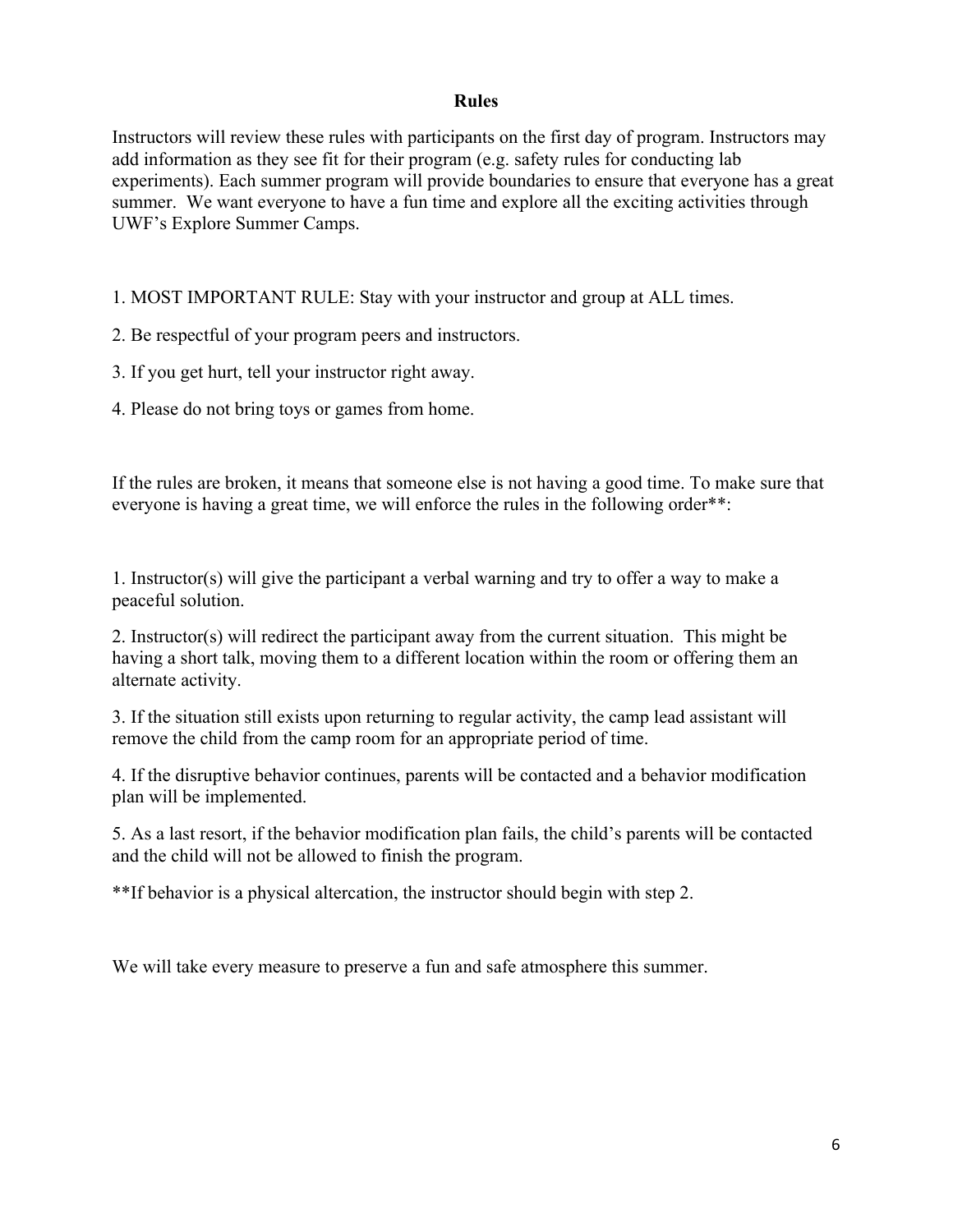## **UWF Explore Summer Camps Policy against Bullying**

#### Purpose

The University of West Florida Explore Summer Camps believe that all camp participants, instructors, and assistants have a right to a safe and healthy summer camp environment. All members of the Explore Summer Camps community have an obligation to promote mutual respect, tolerance and acceptance. Participants have a right to learn and have fun in an environment free of any harassment.

#### Definition

Bullying is a form of bias-based harassment/intimidation that includes intentional, repeated, hurtful acts (physical, verbal, written) committed by one or more persons towards another person or persons. If not addressed, bullying can lead to the creation of a hostile, offensive or intimidating camp environment.

The behaviors include but are not limited to:

- Physical: physical violence, stalking, threats, aggressive or menacing gestures, exclusion from peer groups which is intended to humiliate or isolate the target (relational bullying)
- Verbal: taunts, teasing, derogatory language, derogatory jokes, name calling, slurs, and spreading rumors
- Written: Hand or electronically written material containing comments or stereotypes that are transmitted via internet, social messaging sites, blogs, instant messaging, text messages, and cell phone. This would also include forwarding such messages if received. This generally constitutes cyberbullying.

## Reporting Procedures

- The targeted camp participant, parent/guardian of a participant or other participants in the camp (bystanders), or any camp staff who believe that bullying has occurred should report the incident to the camp director.
- The camp director needs to conduct an investigation by interviewing all parties separately.
- The parents of all involved camp participants should be notified.
- If it is determined that bullying has occurred, the child who bullied is to be subject to consequences per the camp's behavioral management plan.
- The camp director must follow up to see that the offending conduct has stopped.
- All camp participants involved in a bullying situation should be notified that retaliation against anyone who makes a report will not be tolerated.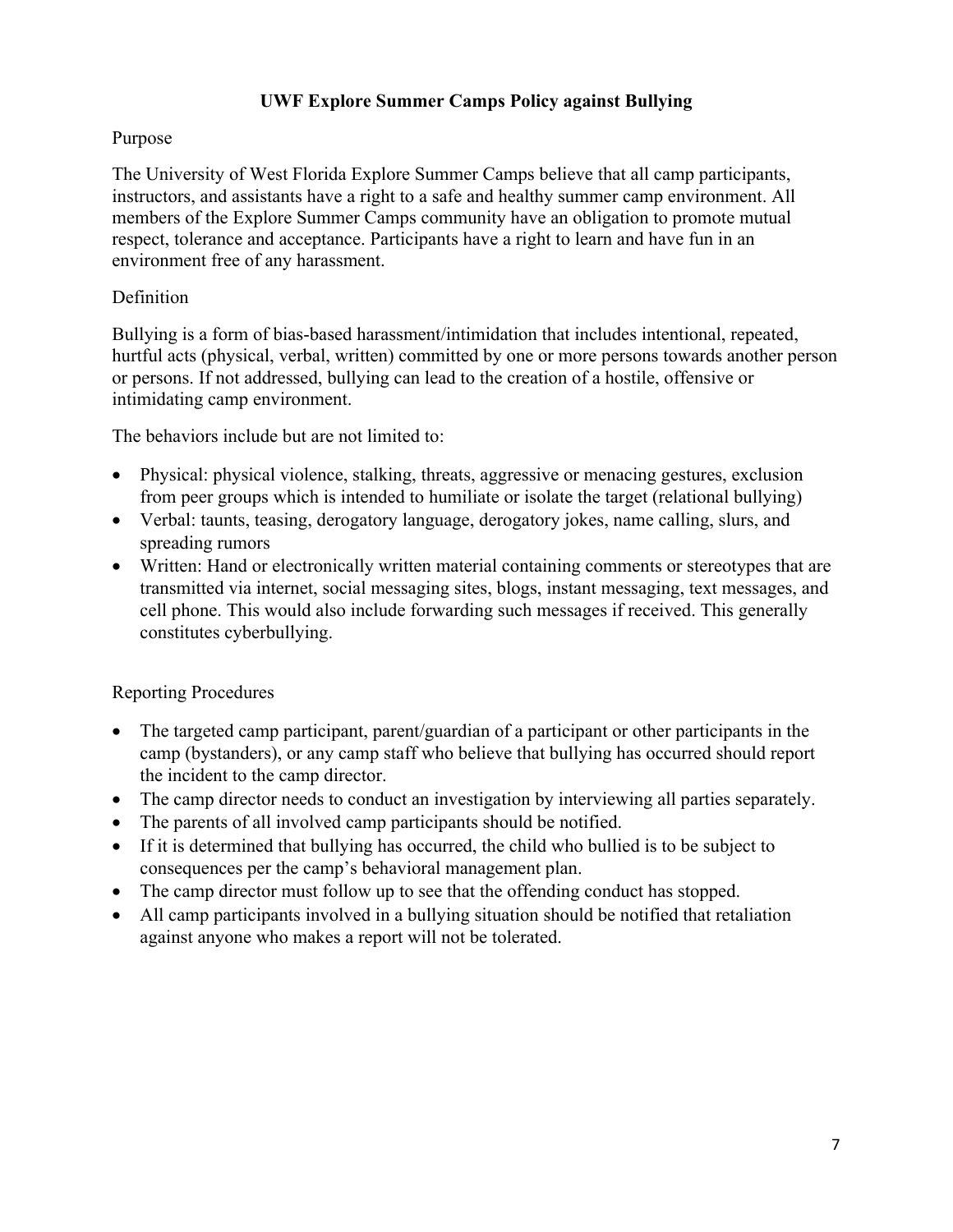## **Refund and Cancellation Policy Details**

1. Cancellations and refunds are subject to a \$12 non-refundable fee.

2. Requests for refunds must be submitted prior to a program's start date. Refund appeals must be submitted **within 7 calendar days** after a program begins. Requests made after that date will not be considered.

3. If Explore Camps cancels a program is due to natural disasters or other extenuating circumstances a full or pro-rated amount of the tuition will be awarded to the account holder.

| If cancellation occurs                                                                   | <b>Tuition Refund</b>                             |
|------------------------------------------------------------------------------------------|---------------------------------------------------|
| 8 or more calendar days before a program is scheduled to<br>start (includes the weekend) | $100\%$<br>(less the $$12$<br>registration fee)   |
| 1 to 7 calendar days before a program is scheduled to start<br>(includes the weekend)    | $100\%$<br>(less the $$35$ deposit)               |
| During a program because the camper<br>becomes ill or death in the family                | Pro-rated for days not<br>attended due to illness |
| Due to a no-show on the day the program<br>is scheduled to start                         | $0\%$                                             |